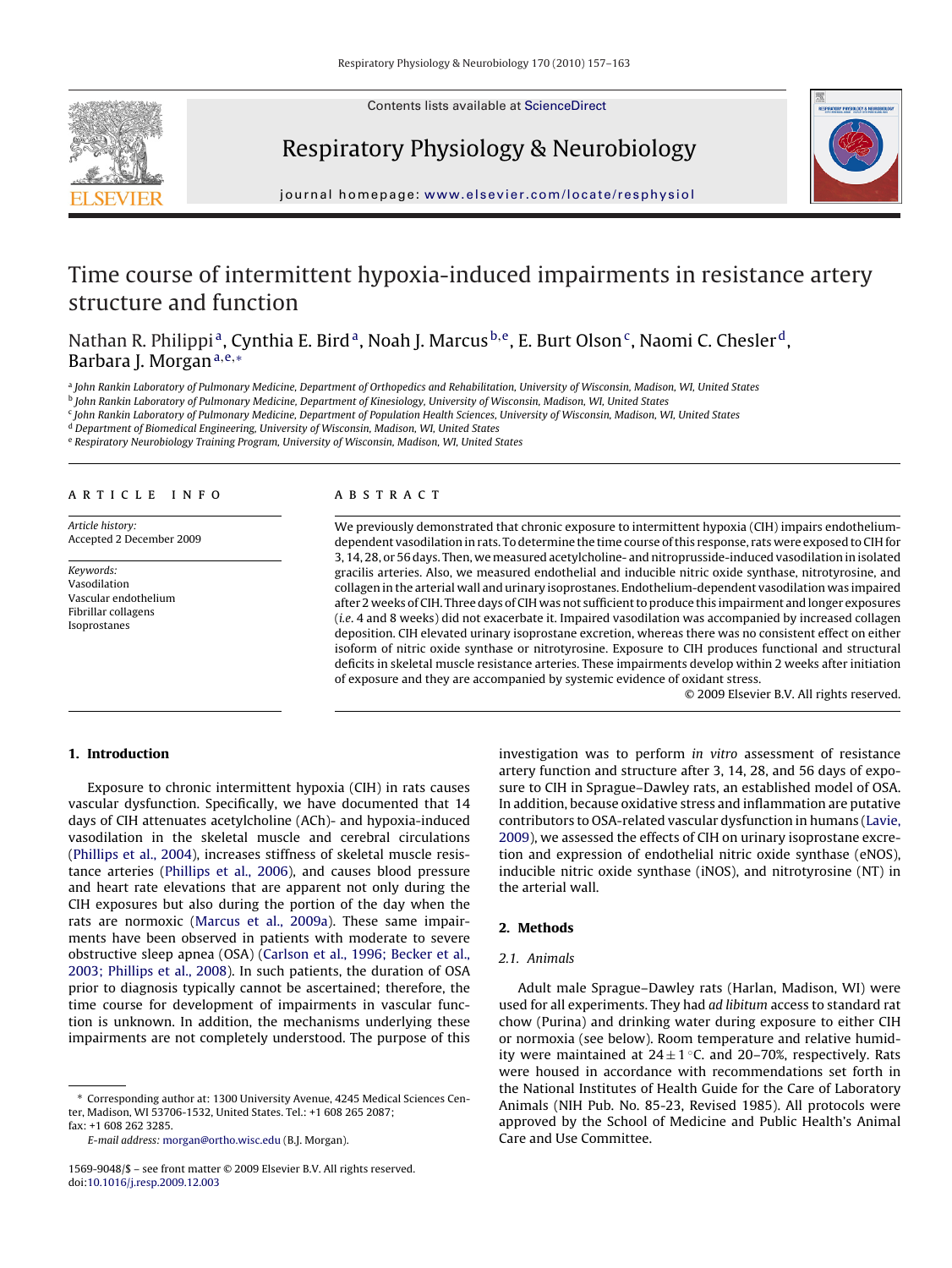#### 2.2. Exposure to chronic intermittent hypoxia

Rats, in their home cages, were placed into a Plexiglas chamber and exposed to intermittent hypoxia for 12 h/day (from 18:00 to 06:00 h) for 3, 14, 28, or 56 days. Oxygen concentration in the chamber was monitored using a heated zirconium sensor (Fujikura America, Pittsburgh, PA). A microprocessor-controlled timer was used to operate solenoid valves that controlled the flow of oxygen and nitrogen into the chamber. The system was set to provide hypoxic exposures at 4-min intervals. During the first min of each cycle, nitrogen was flushed into the chamber at a rate sufficient to achieve a fraction of inspired oxygen  $(F_1O_2)$  of 0.10 within 60 s. This level of  $F_1O_2$  was maintained for an additional 60 s. Oxygen was then introduced at a rate sufficient to achieve a  $F_1O_2$  of 0.21 within 30 s and to maintain this oxygen level for the duration of the 4-min cycle.

## 2.3. Normoxic exposure

Control rats (NORM) were housed under normoxic conditions adjacent to the hypoxia chamber for 3, 14, 28, or 56 days. There, they were exposed to light, noise, and temperature stimuli similar to those experienced by the CIH rats.

#### 2.4. Vessel harvesting procedures

On the day of study, each rat was anesthetized (50 mg/kg pentobarbital sodium, i.p.) and the small muscular branch of the femoral artery supplying the gracilis muscle was freed from surrounding tissue, covered with warmed physiological salt solution (PSS), and allowed to equilibrate in situ for 30 min. After equilibration, the artery was excised. Care was taken to minimize stretching, and the artery was handled only by the surrounding connective tissue. After excision, the artery was placed in warmed PSS composed of (in mmol/L): 119.0 NaCl, 4.7 KCl, 1.6 CaCl<sub>2</sub>, 1.18 NaH<sub>2</sub>PO<sub>4</sub>, 1.17 MgSO<sub>4</sub>, 24.0 NaHCO<sub>3</sub>, 0.03 EDTA, and 5.5 dextrose and transferred to a superfusion-perfusion chamber (Living Systems Instrumentation, Burlington, VT).

## 2.5. Vessel reactivity studies

The artery was immersed in warmed PSS bubbled with oxygen  $(O_2)$ , nitrogen  $(N_2)$  and carbon dioxide  $(CO_2)$  blended to achieve gas tensions of 145 mmHg  $O_2$  and 40 mmHg  $CO_2$  in the tissue bath. The proximal and distal ends of the artery were cannulated with glass micropipettes (120 $\mu$ m, Living Systems Instrumentation, Burlington, VT) and secured to the pipettes using 10-0 nylon sutures. The vessel was stretched to the in situ length, and side branches were singly ligated with small strands teased from a 6-0 silk suture (Ethicon; Somerville, NJ) to ensure optimal pressurization. The inflow pipette was connected to a perfusion system that allowed control of intralumenal pressure and gas tensions. Vessel diameter was measured using television microscopy and a video micrometer (Living Systems Instrumentation, Burlington, VT). The level of baseline tone in the vessel was calculated as follows:  $T = [(\Delta D \times D_{\text{max}}^{-1}) \times 100]$ , where T is tone (in %),  $\Delta D$  is the diameter increase from baseline to maximal relaxation, and  $D_{\text{max}}$ represents the maximum diameter of the vessel at baseline pressure (80 mmHg) under calcium-free conditions. Arteries exhibiting <20% baseline tone were excluded from analysis.

Responses of gracilis arteries to acetylcholine  $(10^{-6} \text{ mol/L}$ , Sigma, St. Louis, MO) and sodium nitroprusside (SNP) (10−<sup>4</sup> mol/L, Sigma, St. Louis, MO) were assessed by an investigator (NRP) blinded to group assignment. When these drugs were administered via the superfusate, flow was stopped by clamping the outflow pipette and the vessel was pressurized to 80 mmHg. Vessel diameter was monitored continuously and was measured at the point of its maximum value after the addition of the dilator agent. Responses to ACh and SNP were repeated after addition of 4-hydroxy-2,2,6,6-tetramethylpiperidine 1-oxyl (tempol) ( 100  $\mu$ mol/L) to the tissue bath. After responses to vasodilator stimuli had been determined, maximum vessel diameter was measured in a relaxing solution containing (in mmol/L): 92.0 NaCl, 4.7 KCl, 1.17 MgSO<sub>4</sub>·7H<sub>2</sub>O, 20.0 MgCl·6H<sub>2</sub>O, 1.18 NaH<sub>2</sub>PO<sub>4</sub>, 24.0 NaHCO<sub>3</sub>, 0.026 EDTA, 2.0 EGTA, and 5.5 dextrose.

# 2.6. Vessel morphometry and collagen measurements

After the gracilis artery was harvested for vessel reactivity studies, the animal was euthanized and the contralateral gracilis artery was perfused in situ with 4% paraformaldehyde at 80 mmHg for 45 min and then excised. The vessel was embedded in paraffin, cross-sectioned, and stained with picrosirius red to measure collagen content and hemotoxylin and eosin for vessel morphometry measurements (Histo-Scientific Research Laboratories, Mount Jackson, VA). The sections were visualized on an inverted microscope (TE-2000; Nikon, Melville, NY) and were captured using a Spot camera and software for image analysis (MetaVue; Optical Analysis Systems, Nashua, NH) by a single observer blinded to experimental condition (CEB).

In the hemotoxylin and eosin-stained tissue sections, intimamedia thickness (IMT) was assessed with line measurement tools (after appropriate calibration) by averaging 12 equally spaced positions around the entire vessel circumference. To calculate the lumen diameter, circumference was determined by averaging the sizes of two circles—one drawn at the "peaks" of the endothelial folds and the other drawn at the "valleys".Wall to lumen ratio (W:L) was calculated by dividing IMT by lumen diameter.

In the sirius red-stained tissue sections, the area positive for collagen was identified under standard light by color thresholding and compared with the total tissue area in the field of view to produce a percent collagen in the artery wall ([Junqueira et al., 1979\).](#page-6-0) Collagen subtypes were identified using polarized light, under which the thicker Type I collagen fibers appear orange-red and the thinner Type III collagen fibers appear yellow-green [\(Rizzoni et al., 2006\).](#page-6-0)

# 2.7. Immunohistochemistry of eNOS, iNOS, and nitrotyrosine (NT) in gracilis artery sections

Our goal was to determine whether CIH produces increases in these markers of oxidative stress and inflammation in the arterial wall. Paraffin-embedded, formalin-fixed tissue blocks were sectioned at  $5 \mu m$  and mounted on slides. The sections were deparaffinized in xylene, and hydrated through graded ethanol to water. Antigen retrieval was performed in citrate buffer, pH 6.0 (10 mml/L citric acid, 0.05% Tween 20), at 95-100 °C for 20 min, then cooled to room temperature for 20 min. Non-specific binding was blocked with 10% goat serum in PBS for 1 h and endogenous peroxidase was blocked with 3% hydrogen peroxide in methanol for 10 min. The slides were then incubated with the following primary antibodies in PBS with 1% goat serum and 0.1% Triton X-100 overnight at 4 ◦C: rabbit anti-eNOS (NeoMarkers, Freemont, CA) at 1:25, rabbit anti-iNOS (NeoMarkers, Freemont, CA) at 1:25, and mouse anti-nitrotyrosine (Zymed, S. San Francisco, CA) at 1:25. After washing with PBS, the sections were incubated with biotinylated goat anti-rabbit or anti-mouse secondary antibodies (Vector Laboratories, Burlingame, CA) at 1:200 in PBS for 1 h at room temperature. Slides were washed in PBS, and then incubated 30 min at room temperature with Vectastain ABC Elite (Vector Laboratories, Burlingame CA). Following three washes in PBS, slides were developed with AEC (Invitrogen, Carlsbad, CA), counterstained with Mayer's hematoxylin and coverslipped with crystal mount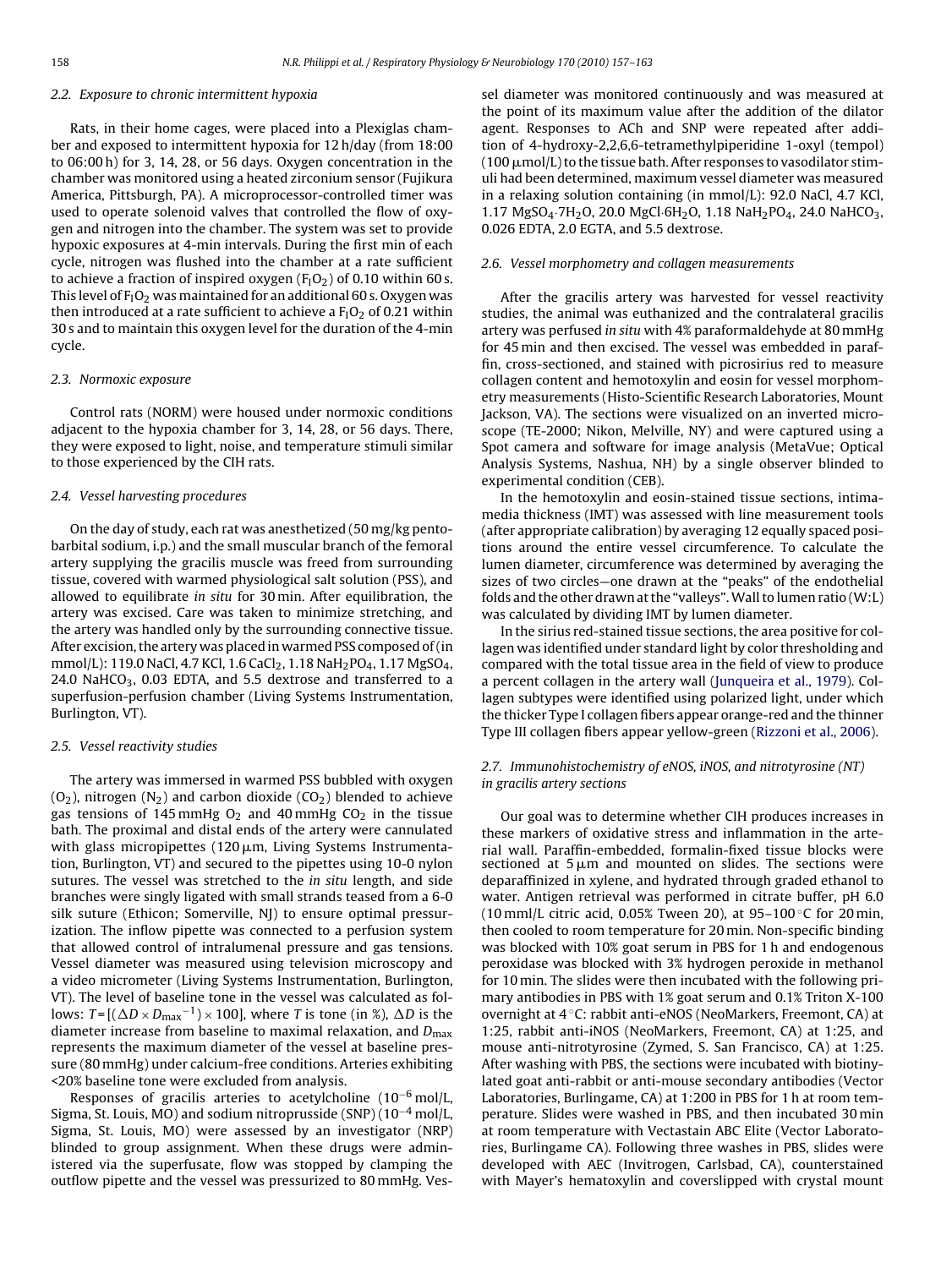#### **Table 1**

Body weight, age, hematocrit (Hct), and baseline gracilis artery tone of rats exposed to normoxia (NORM) or chronic intermittent hypoxia (CIH) for 3, 14, 28, or 56 days. Values are means  $\pm$  SE.

|           | NORM $(n=6-8$ per time point) |                 |                 |                 | CIH $(n=6-8$ per time point) |                 |                 |                 | <i>p</i> values |          |
|-----------|-------------------------------|-----------------|-----------------|-----------------|------------------------------|-----------------|-----------------|-----------------|-----------------|----------|
|           | 3 days                        | 14 days         | 28 days         | 56 days         | 3 days                       | 14 davs         | 28 days         | 56 days         | Group           | Time     |
| Mass, g   | $469 \pm 2$                   | $393 + 10$      | $460 + 14$      | $466 \pm 24$    | $421 + 13$                   | $397 + 13$      | $420 + 7$       | $437 + 14$      | 0.0040          | < 0.0001 |
| Age, days | $129 \pm 3$                   | $95 + 6$        | $135 + 11$      | $169 + 22$      | $124 + 12$                   | $113 + 13$      | $133 + 10$      | $156 + 12$      | 0.9838          | 0.0003   |
| Hct       | $0.51 \pm 0.03$               | $0.52 \pm 0.02$ | $0.51 \pm 0.02$ | $0.53 \pm 0.01$ | $0.52 \pm 0.03$              | $0.52 \pm 0.01$ | $0.55 \pm 0.01$ | $0.57 \pm 0.01$ | 0.0500          | 0.2895   |
| Tone      | $0.46 \pm 0.09$               | $0.56 + 0.07$   | $0.56 \pm 0.05$ | $0.28 + 0.04$   | $0.50 + 0.08$                | $0.54 \pm 0.10$ | $0.36 + 0.05$   | $0.49 + 0.15$   | 0.9385          | 0.2008   |

\* All interactions were non-significant and between-group differences at all time points were non-significant.

(Biomeda, Foster City, CA). All reagents and chemicals are from Sigma, St. Louis, MO unless otherwise noted. Densitometry measurements were performed using NIH Scion Image software (Scion Corporation, Frederick, MD).

## 2.8. Urinary isoprostane excretion

The purpose of these measurements was to determine whether CIH affects this systemic indicator of oxidative stress. At the time of vessel harvest, urine was obtained from anesthetized rats via aspiration of the bladder. Samples were immediately frozen and stored at −80 ◦C until analyzed by enzyme-linked immunosorbent assay (Cayman Chemical, Ann Arbor, MI). Values for urinary excretion of 8-isoprostane  $PGF_{2\alpha}$ , a systemic marker of oxidative stress, were expressed relative to urinary creatinine and to body weight.

#### 2.9. Statistical analysis

Data were analyzed using 2-way ANOVA. Exposure group (CIH or NORM) and time (3, 14, 28, or 56 days) were the two factors. Bonferroni posttests were performed to compare NORM vs. CIH at each time point.  $p$  values <0.05 were considered statistically significant. In the text, tables, and figures, data are presented as means  $\pm$  SE.

# **3. Results**

## 3.1. Baseline characteristics at time of study (Table 1)

Two-way ANOVA revealed a main effect of CIH on body weight; however, posttests did not indicate statistically significant between-group differences at any point in time. CIH and NORM rats did not differ in age at any point in time; however, the rats exposed to both conditions for 14 days were somewhat younger than the rats studied at 3, 28, and 56 days of exposure. There was a small effect of CIH on hematocrit that was of borderline statistical significance ( $p = 0.05$ ). Baseline tone in gracilis arteries did not differ as a function of group or time.

## 3.2. Vasodilator responses (Figs. 1 and 2)

We observed a main effect of CIH on ACh-induced vasodilation  $(p < 0.0001)$ , with statistically significant between-group differences at 14 and 28 days of exposure. ACh-induced vasodilation in CIH vs. NORM remained attenuated after addition of tempol to the tissue bath ( $p$ <0.0001). In contrast, there were no group  $(p=0.4385)$  or time  $(p=0.2841)$  differences in response to SNP. Gracilis artery maximal diameter, measured under Ca<sup>++</sup>-free conditions, was significantly reduced in CIH vs. NORM ( $p = 0.0005$ ), whereas there was no main effect of time on maximal diameter  $(p = 0.3137)$ .

# 3.3. Vessel morphometry and collagen measurements [\(Table 2](#page-3-0) and [Fig. 3\)](#page-3-0)

We observed no significant main effects of CIH on intima-media thickness (IMT) or wall to lumen ratio (W:L). There was, however, a significant main effect of time on IMT, with smaller values observed in 14-day rats of both groups. Both Type I (thicker, established) collagen fibers and Type III (thinner, newly laid-down) collagen fibers in the media were more abundant in CIH vs. NORM ( $p = 0.0432$ ) and 0.0469, respectively).

#### 3.4. eNOS, iNOS, and NT content in arterial wall [\(Table 3\)](#page-4-0)

In the endothelium, there were no main effects of CIH on eNOS or iNOS expression; however, there were significant main effects of time on both variables. eNOS in endothelium was significantly more abundant in arteries from NORM vs. CIH rats after 14 days of exposure ( $p < 0.05$ ). There was a significant effect of time, but not group, on endothelial expression of NT.



**Fig. 1.** Effect of CIH exposure on gracilis artery relaxation in response to acetylcholine (10<sup>-6</sup> mol/L) before and after addition of tempol (100  $\mu$ mol/L) to the superfusate. Upper panel: two-way ANOVA revealed a significant main effect of group but not time ( $p < 0.0001$  and 0.1894, respectively). Lower panel: tempol had no effect on the group or time main effects (p < 0.0001 and 0.2657, respectively). No group-by-time interactions were observed. \*p < 0.05 CIH vs. NORM at specified exposure duration.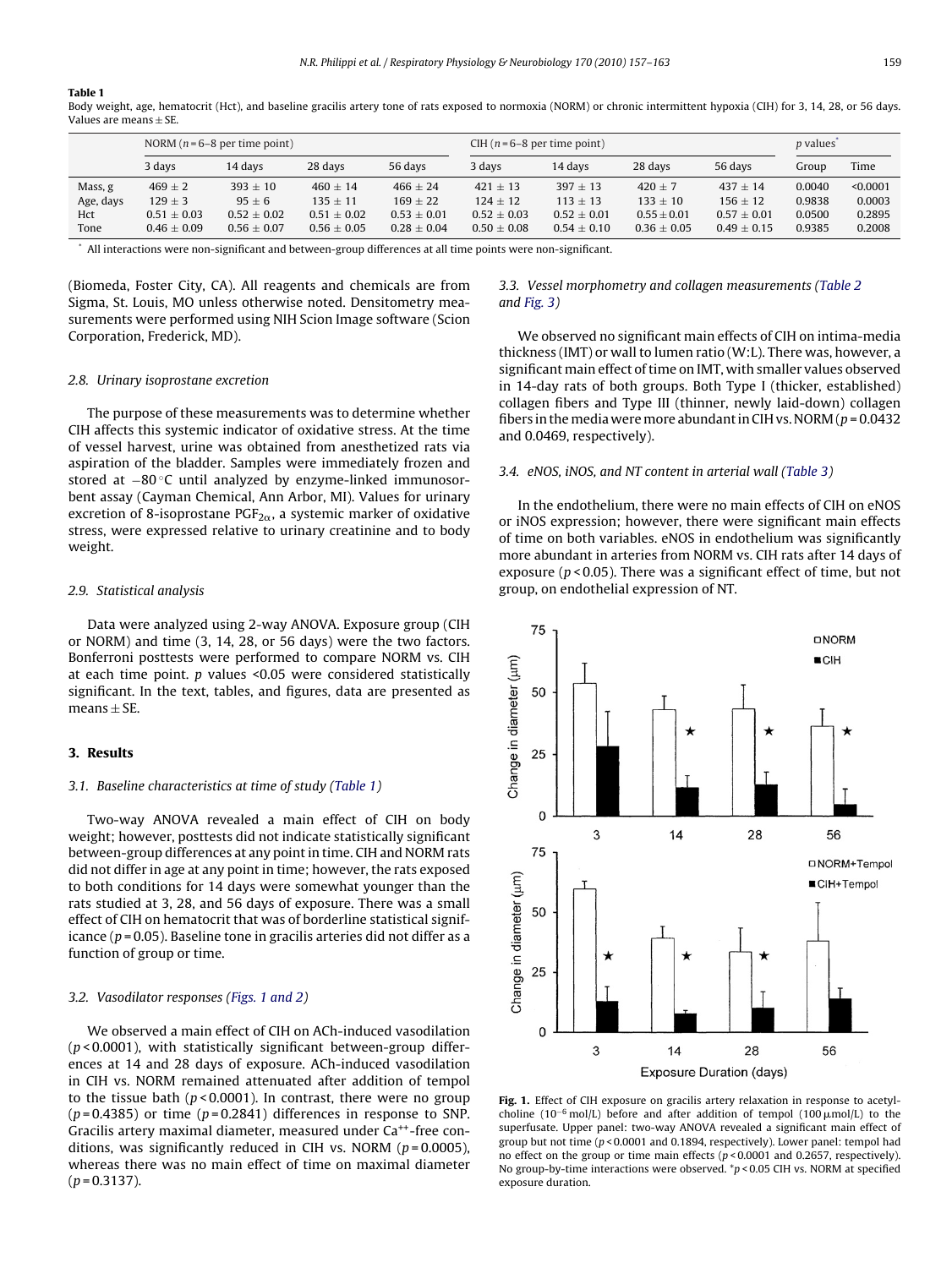# <span id="page-3-0"></span>**Table 2**

Intima-media thickness (IMT) and wall to lumen ratio (W:L) of gracilis arteries isolated from rats exposed to normoxia (NORM) or chronic intermittent hypoxia (CIH) for 3, 14, 28, or 56 days. Values are means  $\pm$  SE.

|                      | <b>NORM</b> |                                                                  |                                   |                                 | CIH    |                                                              |                                 |                               | <i>p</i> values <sup>*</sup> |                  |
|----------------------|-------------|------------------------------------------------------------------|-----------------------------------|---------------------------------|--------|--------------------------------------------------------------|---------------------------------|-------------------------------|------------------------------|------------------|
|                      | 3 davs      | 14 davs                                                          | 28 days                           | 56 days                         | 3 davs | 14 davs                                                      | 28 days                         | 56 days                       | Group                        | Time             |
| IMT, $\mu$ m<br>W: L |             | $34.1 \pm 1.0$ 28.7 $\pm 1.5$<br>$0.62 \pm 0.06$ 0.48 $\pm$ 0.06 | $30.5 \pm 0.9$<br>$0.57 \pm 0.07$ | $29.7 + 2.4$<br>$0.43 \pm 0.05$ |        | $34.4 + 2.1$ $27.4 + 0.8$<br>$0.51 \pm 0.04$ $0.49 \pm 0.06$ | $33.9 + 0.9$<br>$0.71 \pm 0.07$ | $30.2 + 3.0$<br>$0.59 + 0.13$ | 0.5392<br>0.3272             | 0.0015<br>0.1553 |

\* All interactions were non-significant and between-group differences at all time points were non-significant.

In the tunica media, NT varied as a function of time, but not group, with higher values observed in the 14-day rats. For iNOS expression, there was no main effect of group, whereas the main effect of time approached statistical significance.

#### 3.5. Isoprostane excretion ([Fig. 4\)](#page-4-0)

There was a significant main effect of group on urinary excretion of 8-iso-PGF<sub>2 $\alpha$ </sub>, with higher values in CIH-exposed rats  $(p=0.0224)$ . The main effect of time approached statistical significance  $(p = 0.0705)$ .

## **4. Discussion**

This study confirms our previous observations, made in rats exposed to CIH for 2 weeks, that CIH attenuates endotheliumdependent vasodilation in skeletal muscle resistance arteries and extends them by demonstrating that 3 days of CIH exposure is insufficient to consistently produce this impairment and that longer



**Fig. 2.** Effects of CIH exposure on gracilis artery relaxation in response to sodium nitroprusside (10<sup>-6</sup> mol/L) and maximal relaxation under Ca<sup>++</sup>-free conditions. Upper panel: there were no significant main effects of group or time on the response to nitroprusside (p = 0.4385 and 0.2841, respectively). Lower panel: two-way ANOVA revealed a significant main effect of group but not time on maximal gracilis artery diameter ( $p$  = 0.0005 and 0.3137, respectively). No group-by-time interactions were observed. \*p < 0.05 CIH vs. NORM at specified exposure duration.

exposures (i.e. 4 weeks and 8 weeks) do not exacerbate it. The observed CIH-induced impairment in vasodilator function was accompanied by evidence of new collagen deposition in the tunica media and a decrease in maximal diameter of the artery. Urinary excretion of 8-isoprostane  $PGF_{2\alpha}$  was elevated by CIH, suggesting increased oxidant stress at the systemic level, whereas there was no effect of CIH on NT content of the vascular wall. Expression of eNOS and iNOS in the arterial wall was likewise unaffected by CIH. The observed effects of CIH on vascular structure and function did not depend on the point in time that they were measured because no group-by-time interactions were noted. These findings indicate that: (1) exposure to CIH produces structural, as well as functional, deficits in skeletal muscle resistance arteries, (2) these impairments develop within 2 weeks of initiation of exposure, and (3) they are accompanied by systemic evidence of oxidant stress.

Our observations of impaired ACh-dependent vasodilation in isolated gracils arteries are consistent with previous findings in cremaster arterioles of anesthetized rats ([Tahawi et al., 2001\).](#page-6-0) These findings, combined with normal vasodilator responses to exogenous nitric oxide (NO) ([Tahawi et al., 2001; Phillips et al., 2004\)](#page-6-0) and reduced vasoconstriction with NOS inhibition [\(Tahawi et al.,](#page-6-0)



**Fig. 3.** Effects of CIH exposure on fibrillar collagen in gracilis artery medial layer. Two-way ANOVA revealed significant main effects of CIH on Type I (upper panel) and Type III (lower panel) collagen  $(p = 0.0432$  and 0.0469, respectively). No groupby-time interactions ( $p = 0.9469$  and 0.2382) and no main effects of time ( $p = 0.5947$ and 0.1822) were observed.  $\sp{*}p$  < 0.05 CIH vs. NORM at specified exposure duration.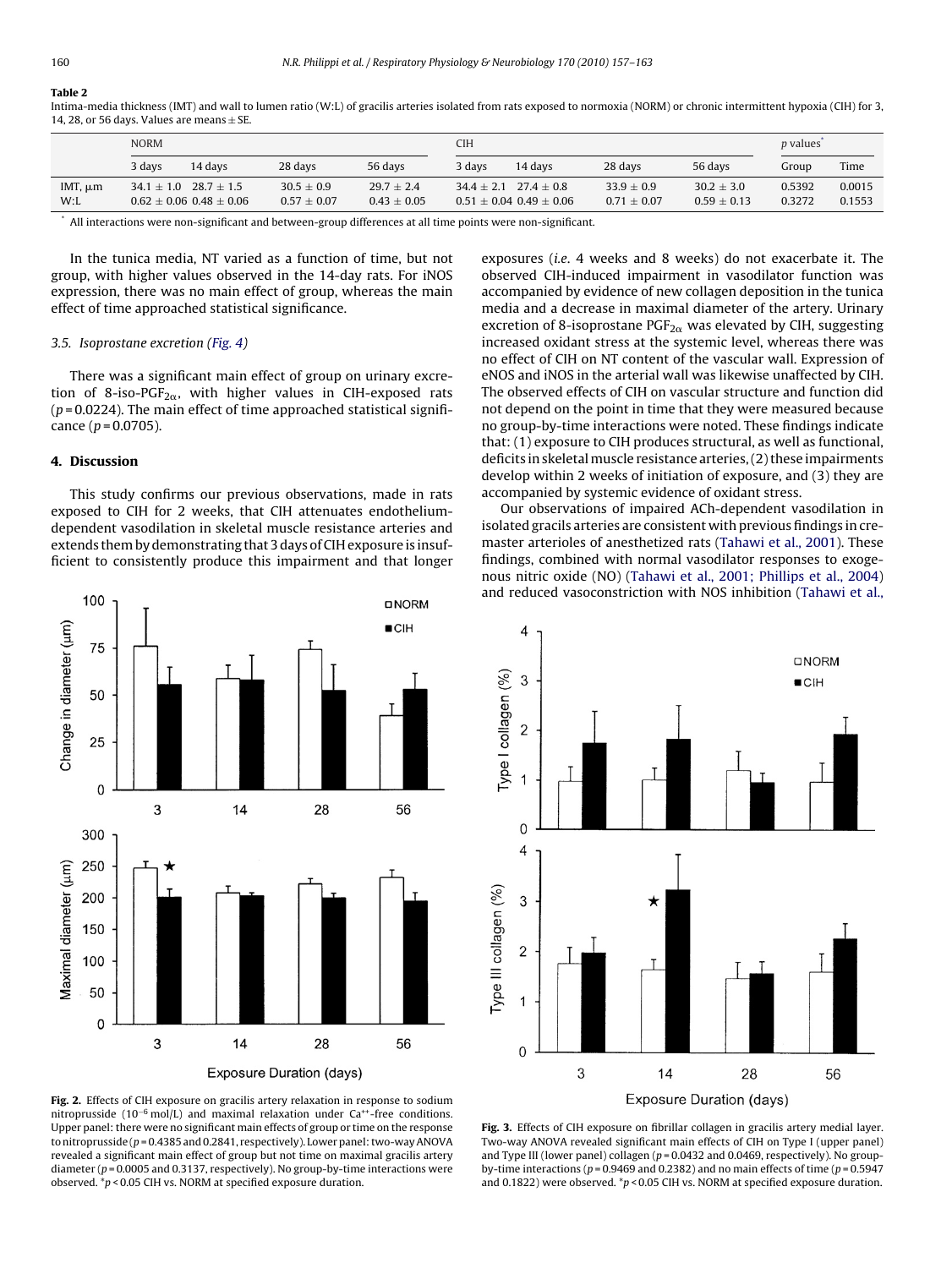#### <span id="page-4-0"></span>**Table 3**

Expression of endothelial nitric oxide synthase (eNOS-e), inducible nitric oxide synthase (iNOS-e), and nitrotyrosine (NT-e) in endothelium and iNOS (iNOS-m) and NT (NT-m) in media of gracilis arteries isolated from rats exposed to normoxia (NORM) or chronic intermittent hypoxia (CIH) for 3, 14, 28, or 56 days. Values are means  $\pm$  SE.

|        | <b>NORM</b>    |                |                |                | <b>CIH</b>     |                        |                |                | <i>p</i> values <sup>*</sup> |          |  |
|--------|----------------|----------------|----------------|----------------|----------------|------------------------|----------------|----------------|------------------------------|----------|--|
|        | 3 days         | 14 davs        | 28 days        | 56 days        | 3 days         | 14 days                | 28 days        | 56 days        | Group                        | Time     |  |
| eNOS-e | $72.1 \pm 6.8$ | $86.1 + 4.1$   | $70.3 + 2.9$   | $61.2 + 2.6$   | $67.2 + 2.6$   | $72.2 + 4.1^{\dagger}$ | $76.0 \pm 5.5$ | $70.3 + 6.2$   | 0.7830                       | 0.0443   |  |
| iNOS-e | $59.2 \pm 3.7$ | $69.8 \pm 4.9$ | $74.6 \pm 4.4$ | $67.2 \pm 1.6$ | $57.5 \pm 3.9$ | $65.4 \pm 3.7$         | $70.5 \pm 5.4$ | $63.4 \pm 3.8$ | 0.3040                       | 0.0286   |  |
| NT-e   | $52.0 \pm 6.1$ | $75.6 \pm 5.3$ | $44.8 \pm 5.7$ | $42.6 \pm 6.8$ | $45.9 \pm 3.5$ | $63.8 \pm 5.8$         | $42.7 \pm 4.9$ | $45.5 \pm 5.2$ | 0.3450                       | < 0.0001 |  |
| iNOS-m | $58.0 \pm 6.6$ | $67.9 \pm 5.0$ | $69.9 \pm 5.8$ | $88.0 \pm 9.9$ | $65.9 \pm 7.9$ | $71.9 \pm 4.9$         | $66.3 \pm 6.3$ | $77.7 \pm 7.2$ | 0.9215                       | 0.0596   |  |
| $NT-m$ | $52.0 \pm 5.8$ | $83.7 \pm 6.4$ | $54.3 \pm 8.0$ | $43.2 \pm 7.2$ | $42.0 \pm 3.8$ | $78.9 + 6.4$           | $48.4 \pm 5.8$ | $50.5 \pm 7.8$ | 0.5242                       | < 0.0001 |  |

All interactions were non-significant.

 $p < 0.05$  vs. NORM at this time point.

[2001\),](#page-6-0) suggest that exposure to CIH decreases the bioavailability of NO. In the present study, CIH did not consistently affect eNOS expression; however, this finding does not preclude the possibility that CIH reduces NO bioavailability via alterations in eNOS activity or reduced availability of substrate or cofactors. Other investigators have shown that chronic exposure to continuous hypoxia attenuates ACh-induced vasodilation in rat hindlimb and that this attenuation is mediated, at least in part, by decreased availability of l-arginine ([Reboul et al., 2009\).](#page-6-0)

We also considered the possibility that the bioavailability of NO was reduced via scavenging by reactive oxygen species (e.g. superoxide ion). Our observation of increased urinary isoprostane excretion provides some evidence for CIH-induced oxidant stress at the systemic level; however, we found no evidence that CIH increases superoxide production in the arterial wall because CIH did not alter the NT content of the endothelium or tunica media. Furthermore, excess superoxide ion must not be a major contributor to the observed CIH-induced impairment in vascular function, because blunted endothelium-dependent vasodilation persisted in the presence of tempol, a superoxide dismutase mimetic. Thus, we consider it unlikely that excess superoxide in the vascular wall is responsible for decreasing the availability of NO. Nevertheless, we cannot discount the possibility that CIH-generated reactive oxygen species, including superoxide, acting at sites other than the vascular wall, contribute importantly to the detrimental effects of CIH on vascular regulation. Emerging evidence indicates that CIH enhances carotid chemoreflex sensitivity in a superoxide-dependent manner ([Peng and Prabhakar, 2003\).](#page-6-0) This adaptation, along with alterations in central nervous system regulation of sympathetic outflow, are thought to contribute to the sympathetic overactivity of CIH [\(Weiss](#page-6-0) [et al., 2007; Marcus et al., 2009b\).](#page-6-0) Oxidant stress can also derive from auto-oxidation of catecholamines ([Kukreja and Hess, 1992\);](#page-6-0)



**Fig. 4.** Effect of CIH exposure on urinary isoprostane excretion. Two-way ANOVA revealed a significant main effect of CIH ( $p = 0.0224$ ) and a non-significant main effect of time ( $p = 0.0705$ ). U<sub>iso</sub>, urine isoprostane; U<sub>c</sub>, urine creatinine. No group-by-time interaction was observed ( $p = 0.5018$ ) and there were no significant between-group differences at any time point.

thus, enhanced sympathetic activation may be a cause, as well as a consequence, of oxidative stress in the setting of CIH.

Chronic sympathetic activation can produce vascular remodeling via trophic effects on vascular smooth muscle [\(Bleeke et al.,](#page-6-0) [2004\)](#page-6-0) and activation of adventitial fibroblasts [\(Stenmark et al.,](#page-6-0) [2002\).](#page-6-0) In this study, we did not make specific measurements of smooth muscle volume; however, we doubt that it was altered because there was no main effect of CIH on IMT. At 2 weeks of exposure, IMT was smaller in arteries from both groups of rats, an effect we attribute to the fact that they were somewhat younger in age. In contrast, we did observe an increase in collagen content and a decrease in maximal gracilis artery diameter, both of which are early indicators of remodeling. These structural changes are consistent with our previous finding that CIH causes a leftward shift of the stress–strain relationship in gracilis arteries, indicating an increase in vessel stiffness ([Phillips et al., 2006\).](#page-6-0) The mechanisms underlying CIH-induced structural alterations are not known; however, we speculate that surges in arterial pressure and flow during intermittent hypoxia cycles, along with elevations in baseline blood pressure ([Marcus et al., 2009a\),](#page-6-0) initiate vascular remodeling aimed at normalizing wall stress. Previous investigators demonstrated, in cultured human endothelial cells, that one episode of hypoxia/reoxygenation was sufficient to enhance production of metalloproteinases responsible for degradation of vascular basement membrane and extracellular matrix, an important initial step in the remodeling process ([Ben-Yosef et al., 2002\).](#page-6-0) In addition, hypoxia-induced inflammation [\(Nacher et al., 2007; Gonzalez et](#page-6-0) [al., 2007\)](#page-6-0) may contribute importantly to vascular remodeling via disruption of the balance between matrix metalloproteinases and their inhibitors [\(Jacob et al., 2001\).](#page-6-0) In our study, CIH did not affect the amount of iNOS protein in the endothelium or tunica media; however, we did not measure activity of this enzyme.

We observed statistically significant effects of CIH on Type I (established) and Type III (newly laid-down) collagen. The effect of CIH on collagen deposition may be responsible for the increase in gracilis artery stiffness we observed in a previous study [\(Phillips](#page-6-0) [et al., 2006\) a](#page-6-0)nd for the decrease in gracilis artery maximal diameter we observed in the present study. In contrast, we do not believe that increased collagen deposition caused the observed decrement in endothelium-dependent vasodilation. If that had been the case, we would expect nitroprusside-induced relaxation to be diminished as well. However, it may be possible that impaired vasodilation and increased stiffness have a common cause, i.e. decreased availability of nitric oxide (NO). It has recently been appreciated that the endothelium participates in regulating arterial stiffness, and that NO is an important mediator of this effect (Wilkinson and McEniery, [2004\).](#page-6-0)

A question that arises from this and previous ([Tahawi et al.,](#page-6-0) [2001; Phillips et al., 2004\) s](#page-6-0)tudies is whether CIH-induced endothelial dysfunction causes, or is caused by, CIH-induced elevation in arterial pressure. Previously, we measured arterial pressure by telemetry in rats exposed to the identical CIH paradigm for 14 days [\(Marcus et al., 2009a\).](#page-6-0) In that experiment, CIH increased mean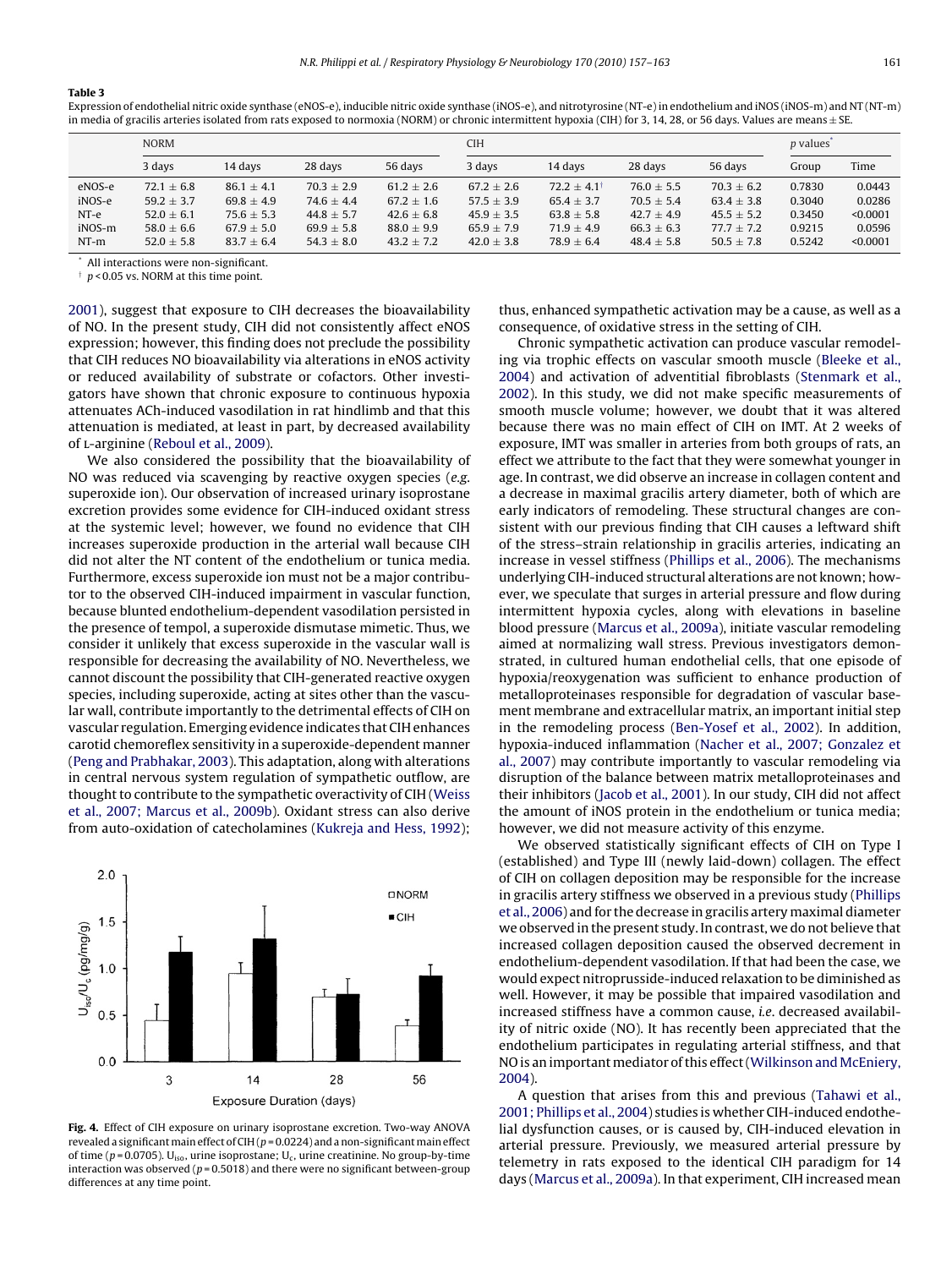arterial pressure during the portion of the day when the intermittent hypoxia cycles occurred and also during the portion of the day when the animals were unperturbed. The increases reached statistically significant plateaus by day 3 and remained relatively stable for the duration of the exposure. In the present study, the decrease in endothelial function apparently occurred sometime between 3 and 14 days. Therefore, because the blood pressure response had a more rapid onset, it is unlikely that it was initiated by endothelial dysfunction. Our data do not rule out the possibility that endothelial dysfunction contributed to the maintenance of the pressure response.

## 4.1. Methodologic considerations

Our control animals were housed in cages adjacent to the hypoxia chamber but were not exposed to cyclic changes in airflow. Although both groups of rats were exposed to transient noises associated with solenoid valve operation and airflow change, we considered the possibility that the rats inside the chamber experienced stress induced by alterations in airflow and temperature. We consider it unlikely that our results were influenced by these factors because: (1) the inflow port of the hypoxia chamber contained baffles that minimized air jets, (2) the thermal environments were the same in the chamber and adjacent areas of the room where the NORM rats were housed (mean temperatures  $23.9 \pm 0.1$  °C vs.  $24.1 \pm 0.2$  °C.), and (3) we performed true sham exposures using normoxic gas flushing in a subset set of animals in a previous study [\(Phillips et al., 2004\).](#page-6-0) The acetylcholine responses of arteries excised from these rats were no different from those from other normoxic control rats housed outside the chamber. In contrast, vasodilator responses were significantly greater in vessels from these sham animals than in those excised from rats exposed to CIH.

The terminal nature of our experiments necessitated the use of a between-subjects research design. For this reason, we could not make continuous measurements and pinpoint the exact time (between 3 and 14 days) required for CIH-induced impairments in vascular function and structure. Also, because our longest exposure was 8 weeks, we cannot, on the basis of our data, predict the effects of longer CIH exposures that more closely mimic human disease.

Our isolated vessel preparation allows limited inferences about the in vivo condition, i.e. the effects of CIH on vascular structure and function in the presence of vasomotor nerves, blood, and blood–borne vasoactive substances. Nevertheless, we did make morphometric measurements in stained sections of gracilis arteries that were fixed by in situ perfusion at constant pressure, thereby avoiding artifacts encountered in vitro [\(Schiffrin and Hayoz, 1997\).](#page-6-0) Additionally, although the observed CIH-induced increases in urinary isoprostane excretion are reflective of oxidant stress at a systemic level ([Rader and FitzGerald, 1998; Milne et al., 2005\),](#page-6-0) we cannot on the basis of these data make inferences about oxidant stress in endothelium. The rats studied after 14 days of CIH or normoxia were somewhat younger than those studied after the other exposure durations. Although we do not know how this age effect may have influenced our results, we speculate that it may have been responsible for the variability in eNOS and nitrotyrosine expression observed in both experimental groups at the 2-week time point.

Finally, our semi-quantitative measures of collagen content and protein expression require confirmation with more precise methods and superoxide and NO production in the resistance vessels should be measured directly. Nevertheless, the present data strongly suggest that CIH produces endothelial dysfunction and elicits profibrotic changes in skeletal muscle resistance arteries.

#### 4.2. Clinical correlates of the present findings

Several lines of evidence indicate that endothelial function is impaired in patients with OSA. Reductions in endotheliumdependent vasodilation in the forearm have been demonstrated by invasive and non-invasive means ([Kato et al., 2000; Kraiczi et](#page-6-0) [al., 2001; Nieto et al., 2004; Cross et al., 2008\).](#page-6-0) A causal relationship between OSA and endothelial dysfunction was demonstrated by a study in which flow-mediated dilation in the forearm was improved by CPAP treatment [\(Ip et al., 2004\).](#page-6-0) This beneficial effect was lost when CPAP was temporarily withheld. L-NMMA, a nitric oxide synthase inhibitor, caused greater reduction in forearm blood flow after vs. before CPAP treatment, which suggests that elimination of OSA augmented NO availability [\(Lattimore et](#page-6-0) [al., 2006\).](#page-6-0) Several other observations suggest that OSA reduces the bioavailability of NO. Decreased plasma levels of NO derivatives and normalization of these levels following CPAP treatment have been observed in patients with OSA ([Ip et al., 2000; Alonso-](#page-6-0)Fernandez [et al., 2009\).](#page-6-0) Scavenging of NO by ROS is a potential explanation for the decrease in its bioavailability. In patients with OSA, increased production of superoxide by neutrophils ([Schulz et](#page-6-0) [al., 2000\),](#page-6-0) increased biomarkers of lipid peroxidation [\(Lavie et al.,](#page-6-0) [2004\),](#page-6-0) and increased levels of 8-isoprostanes [\(Carpagnano et al.,](#page-6-0) [2003; Alonso-Fernandez et al., 2009\)](#page-6-0) have been observed.

OSA is also associated with alterations in arterial wall structure and biomechanics. Increased carotid intima-media thickness [\(Minoguchi et al., 2005; Tanriverdi et al., 2006\) a](#page-6-0)nd increased arterial stiffness ([Phillips et al., 2005; Baguet et al., 2005; Tanriverdi](#page-6-0) [et al., 2006; Drager et al., 2007; Tsioufis et al., 2007; Kohler et al.,](#page-6-0) [2008\) h](#page-6-0)ave been observed in individuals with OSA.

In conclusion, the present findings support the notion that CIH in rats is a useful and appropriate model for studying the cardiovascular consequences of OSA in humans; however, the model fails to mimic all aspects of human sleep apnea. Specifically, hypoxic episodes are not accompanied by hypercapnia, sleep disruption is minor compared to that produced by OSA, and there are no dramatic swings in intrathoracic pressure. Nevertheless, the model produces many of the same detrimental effects on the cardiovascular system, including diurnal elevation in blood pressure [\(Fletcher](#page-6-0) [et al., 1992; Becker et al., 2003; Marcus et al., 2009a\),](#page-6-0) sympathetic activation ([Carlson et al., 1993; Marcus et al., 2009b\),](#page-6-0) impaired endothelium-dependent vasodilation [\(Carlson et al., 1996; Phillips](#page-6-0) [et al., 2004\),](#page-6-0) increased arterial stiffness ([Phillips et al., 2006\),](#page-6-0) and evidence of oxidant stress [\(Ip et al., 2000\).](#page-6-0) In humans, these sequelae of OSA may predispose to cardiovascular disease. Furthermore, they may impair vascular regulation and oxygen delivery during episodes of apnea and other stresses (e.g. exercise). The present findings indicate that the negative cardiovascular consequences of CIH can be produced in relatively short periods of time. Therefore, we propose that this model is an efficient one for elucidating mechanisms and determining the frequency and severity of intermittent hypoxia required to produce vascular dysfunction. In addition, the model could be used to test putative pharmacological therapies for preventing or reversing the cardiovascular consequences of OSA.

## **Acknowledgements**

The authors thank Joseph A. Hardin for performing the immunohistochemical staining and Dr. Yi-Hua Xu for assistance with the stain separation for NOS and NT measurements. We would also like to acknowledge the assistance of Dr. Julian H. Lombard for his thoughtful review of the manuscript. This work was supported by grants from the National Heart Lung and Blood Institute [grant numbers HL 074072 to BJM, T32 HL07654 to NJM].